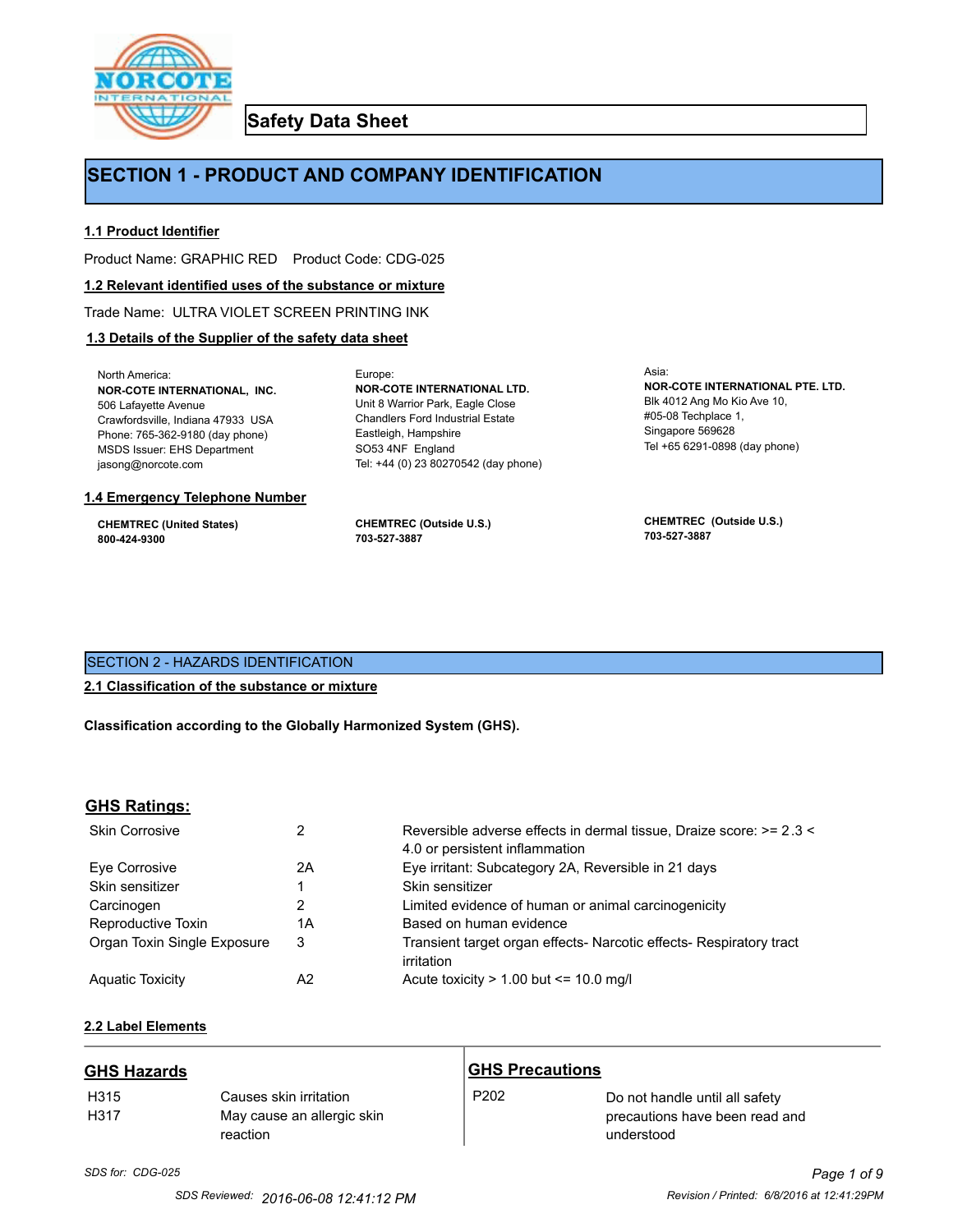| H319             | Causes serious eye irritation               | P261          | Avoid breathing                                                                                       |
|------------------|---------------------------------------------|---------------|-------------------------------------------------------------------------------------------------------|
| H335             | May cause respiratory irritation            |               | dust/fume/gas/mist/vapours/spray                                                                      |
| H336             | May cause drowsiness or                     | P273          | Avoid release to the environment                                                                      |
|                  | dizziness                                   | P280          | Wear protective gloves/protective                                                                     |
| H <sub>351</sub> | Suspected of causing cancer                 |               | clothing/eye protection/face protection                                                               |
| H360             | May damage fertility or the<br>unborn child | P362          | Take off contaminated clothing and<br>wash before reuse                                               |
| H401             | Toxic to aquatic life                       | P302+P352     | IF ON SKIN: Wash with soap and water                                                                  |
|                  |                                             | P304+P340     | IF INHALED: Remove victim to fresh air<br>and keep at rest in a position<br>comfortable for breathing |
|                  |                                             | P305+P351+P33 | IF IN EYES: Rinse continuously with                                                                   |
|                  |                                             | 8             | water for several minutes. Remove<br>contact lenses if present and easy to<br>do - continue rinsing   |
|                  |                                             | P308+P313     | IF exposed or concerned: Get medical<br>advice/attention                                              |
|                  |                                             | P333+P313     | If skin irritation or a rash occurs: Get<br>medical advice/attention                                  |

#### **Danger**



**EMERGENCY OVERVIEW:** Product is a liquid with mild acrylic odor that may be harmful if inhaled or swallowed. Product may cause serious damage to eyes, allergic skin reactions and irritation to respiratory system. Avoid breathing vapors. Avoid spillage to sewers or waterways.

# **ROUTES OF ENTRY:** Dermal, Inhalation, Ingestion

**ACUTE HEALTH EFFECTS:** Irritant to skin, eyes and respiratory tract. Effects may be delayed for several hours. Respiratory System

**Skin Contact:** Potential irritant and can cause allergic skin reaction. Repeated or prolonged contact may cause sensitization.

**Eye Contact:** Liquid, vapors, or mists may cause eye irritation. Protect eyes from repeated or prolonged contact.

**Ingestion:** May be harmful if swallowed. Gastrointestinal tract irritation may result.

**Inhalation:** May be harmful if inhaled. May cause irritation to upper respiratory tract upon prolonged or repeated inhalation.

# **Effects of Overexposure**

# **MEDICAL CONDITIONS AGGRAVATED BY EXPOSURE:** Repeated and prolonged overexposure may increase the potential for adverse health effects.

**CHRONIC HEALTH EFFECTS:** No additional information

# SECTION 3 - COMPOSITION / INFORMATION ON INGREDIENTS

#### **3.2 Mixtures**

\*Note: The exact concentrations of the below listed chemicals are being withheld as a trade secret

| <b>Chemical Name</b>         | <b>Percent</b><br>Weiaht | CAS#       | EC No.    | Classification (GHS)      |
|------------------------------|--------------------------|------------|-----------|---------------------------|
| 1.6-Hexanediol<br>diacrylate | 10.00 - 20.00 %          | 13048-33-4 | 235-921-9 | H315, H319.<br>H317, H400 |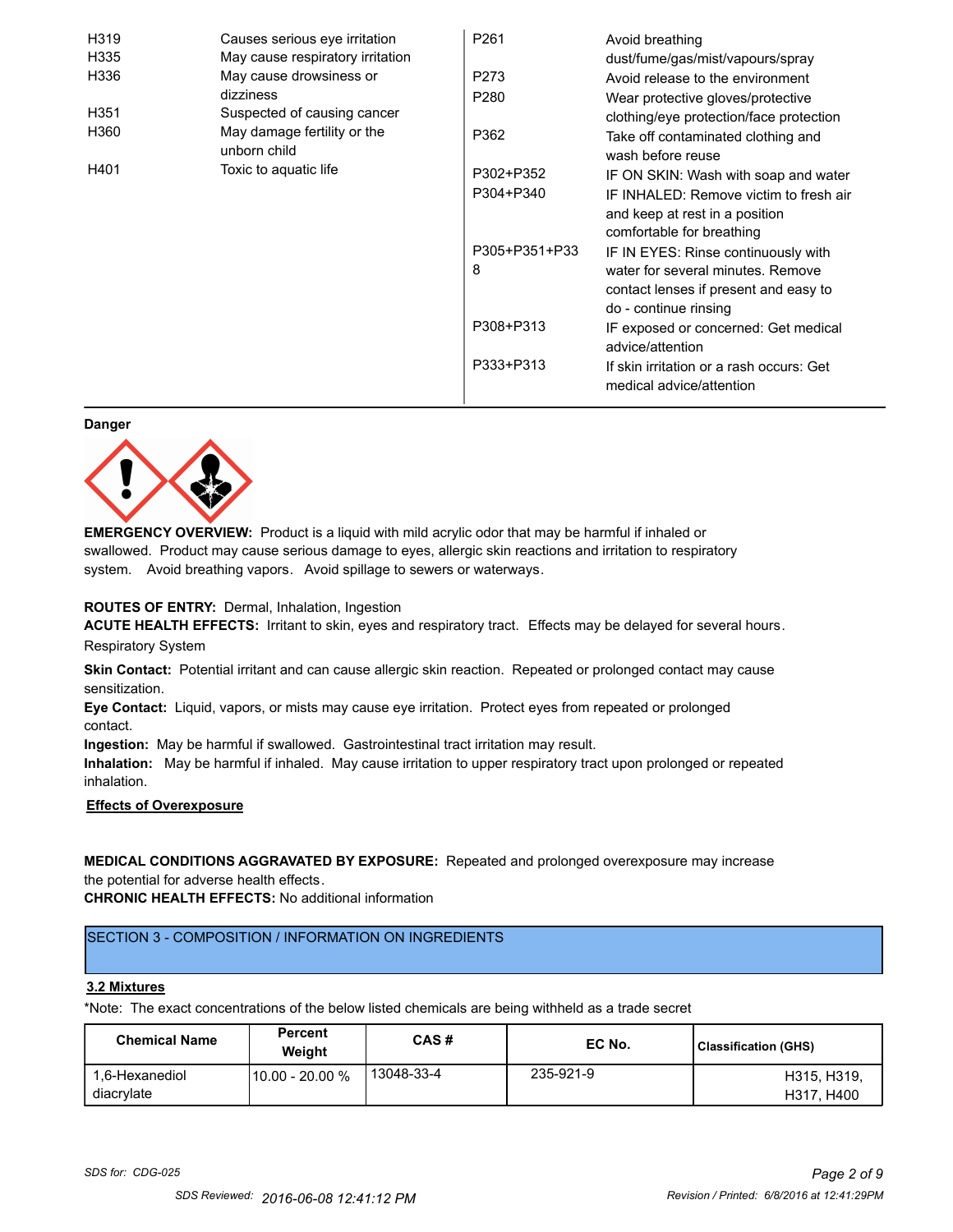| Tripropylene glycol<br>diacrylate                 | 110.00 - 20.00 % | 42978-66-5 | 256-032-2 | H315, H319,<br>H317, H335 |
|---------------------------------------------------|------------------|------------|-----------|---------------------------|
| 1-Propanone, 2-<br>hydroxy-2-methyl-1-<br>phenyl- | $1.00 - 5.00 %$  | 7473-98-5  |           | H302                      |
| Benzophenone                                      | $10.10 - 1.00 %$ | 119-61-9   |           |                           |
| Titanium dioxide                                  | $10.10 - 1.00 %$ | 13463-67-7 |           | H335, H372                |

# SECTION 4 - FIRST AID MEASURES

# **4.1 Description of first aid measures**

**INHALATION:** Move subject to fresh air and keep warm. If subject is not breathing, administer artificial respiration. If breathing is difficult, have qualified personnel administer oxygen and get medical attention .

**EYE CONTACT:** Flush the eye and under lids with warm water for 15 minutes. Remove any contact lenses during the flushing. Get immediate medical attention if symptoms persist.

**SKIN CONTACT:** Remove and isolate contaminated clothing and shoes. Remove excess material from skin with clean cloth. Flush skin with running lukewarm water. Wash affected areas using mild soap.

**INGESTION:** If appreciable quantities are swallowed, seek immediate medical attention. Do NOT induce vomiting. Never give anything by mouth to an unconscious person.

# SECTION 5 - FIRE FIGHTING MEASURES

# **5.1 Extinguising Media**

Evacuate area of all non-emergency personell. Firefighters must wear full emergency equipment with self contained breathing apparatus. At elevated temperatures hazardous polymerization may occur causing container rupture and in extreme cases, explosion. Fight fires from upwind and cool intact containers with water spray or stream at maximum range.

# Flash Point: 100 C (212 F)

**FLAMMABLE/EXPLOSIVE LIMITS (Volume % in air):** Not established **EXTINGUISHING METHOD:** Water fog, carbon dioxide (CO2) or dry chemical

# **5.2 Special Hazards arising from the substance or mixture:**

Thermal decomposition can lead to release of irritating gases and vapors

# **5.3 Advice for firefighters**

# **Protective Equipment:**

Wear full emergency equipment with selfcontained breathing apparatus . Refer to Section 8

# **5.4 Additional Information**

 Heating causes a rise in pressue, risk of bursting and combustion Shut off sources of ignition Carbon monoxide and carbon dioxide may form upon combustion

# **OSHA CLASSIFICATION:** Class IIIB Combustible

# SECTION 6 - ACCIDENTAL RELEASE MEASURES

# **6.1 Personal precautions, protective equipment and emergency procedures**

Remove all sources of ignition and ventilate area. Avoid skin and eye contact. Use respiratory protection.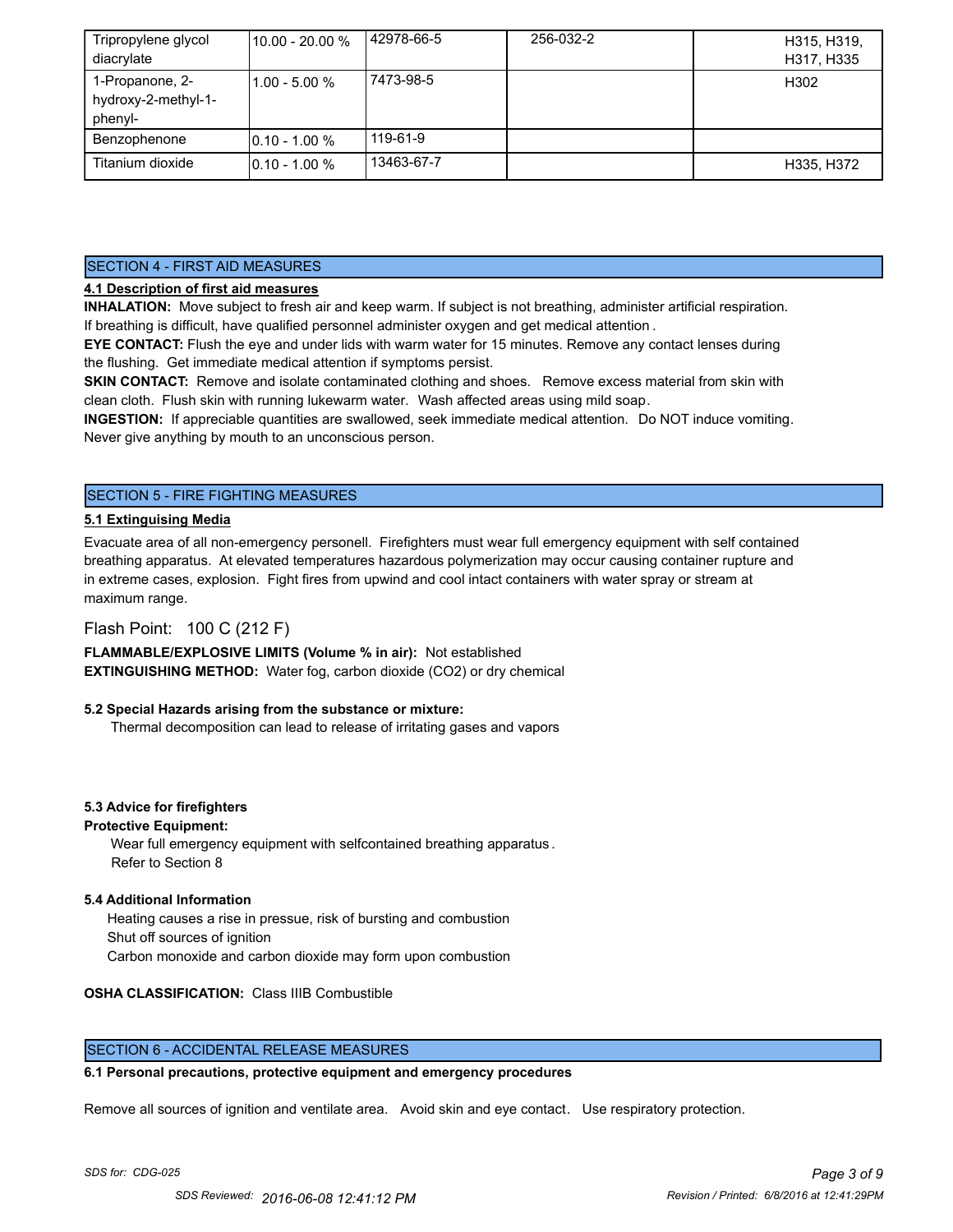#### **6.2 Environmental precautions**

Avoid release to the environment. Local authorities should be advised if significant spillages cannot be contained

#### **6.3 Methods and materials for containment and cleaning up**

 Absorb with inert materials such as dry clay or sand and place in closed container for disposal as solid waste in accordance with all applicable regulations.

### SECTION 7 - HANDLING AND STORAGE

#### **7.1 Precautions for safe handling**

Avoid any unnecessary contact. Use protective clothing specified in Section 8.

#### **7.2 Conditions for safe storage, including and incompatibilities**

Store away from heat and sunlight to prevent spontaneous polymerization. Store below 90° F (32° C). Protect containers from physical damage. Storage of containers should conform to flammable and combustible liquid regulations.

# **SECTION 8 - EXPOSURE CONTROLS / PERSONAL PROTECTION**

#### **8.1 Control parameters**

# **Exposure Limits:** Not established for mixture

| <b>Chemical Name / CAS No.</b>                              | <b>OSHA Exposure Limits</b> | <b>ACGIH Exposure Limits</b> | <b>Other Exposure Limits</b> |
|-------------------------------------------------------------|-----------------------------|------------------------------|------------------------------|
| 1,6-Hexanediol diacrylate<br>13048-33-4                     |                             |                              |                              |
| Tripropylene glycol<br>diacrylate<br>42978-66-5             |                             |                              |                              |
| 1-Propanone, 2-hydroxy-2-<br>methyl-1-phenyl-<br> 7473-98-5 |                             |                              |                              |
| Benzophenone<br>119-61-9                                    |                             |                              |                              |
| Titanium dioxide<br>13463-67-7                              | 15 mg/m3 TWA (total dust)   | 10 mg/m3 TWA                 |                              |

#### **8.2 Exposure Controls**

**VENTILATION:** Provide natural or mechanical ventilation to minimize exposure. If practical, use local mechanical exhaust ventilation at sources of air contamination.

**EYE PROTECTION:** Use splash-proof safety goggles or safety glasses that are ANSI approved to prevent eye contact. Eyewash availability is also recommended.

**HAND PROTECTION:** Use nitrile, butyl or other gloves that are resistant to chemicals in Section 2. Replace immediately if punctured or torn or when a change of appearance (color, elasticity, shape) occurs . A minimum of 0.45mm thick gloves for long duration exposure (up to 4 hours) or mechanical handling activities; single use, disposable gloves for short duration exposures not exceeding 30 minutes or where splashes are likely, are recommended.

**RESPIRATORY PROTECTION:** Use of NIOSH/MSHA approved respirators is recommended where exposure limits may be exceeded. Consult the respirator manufacturer for appropriate type and application. **SKIN PROTECTION:** Protective or disposable outer clothing is recommended.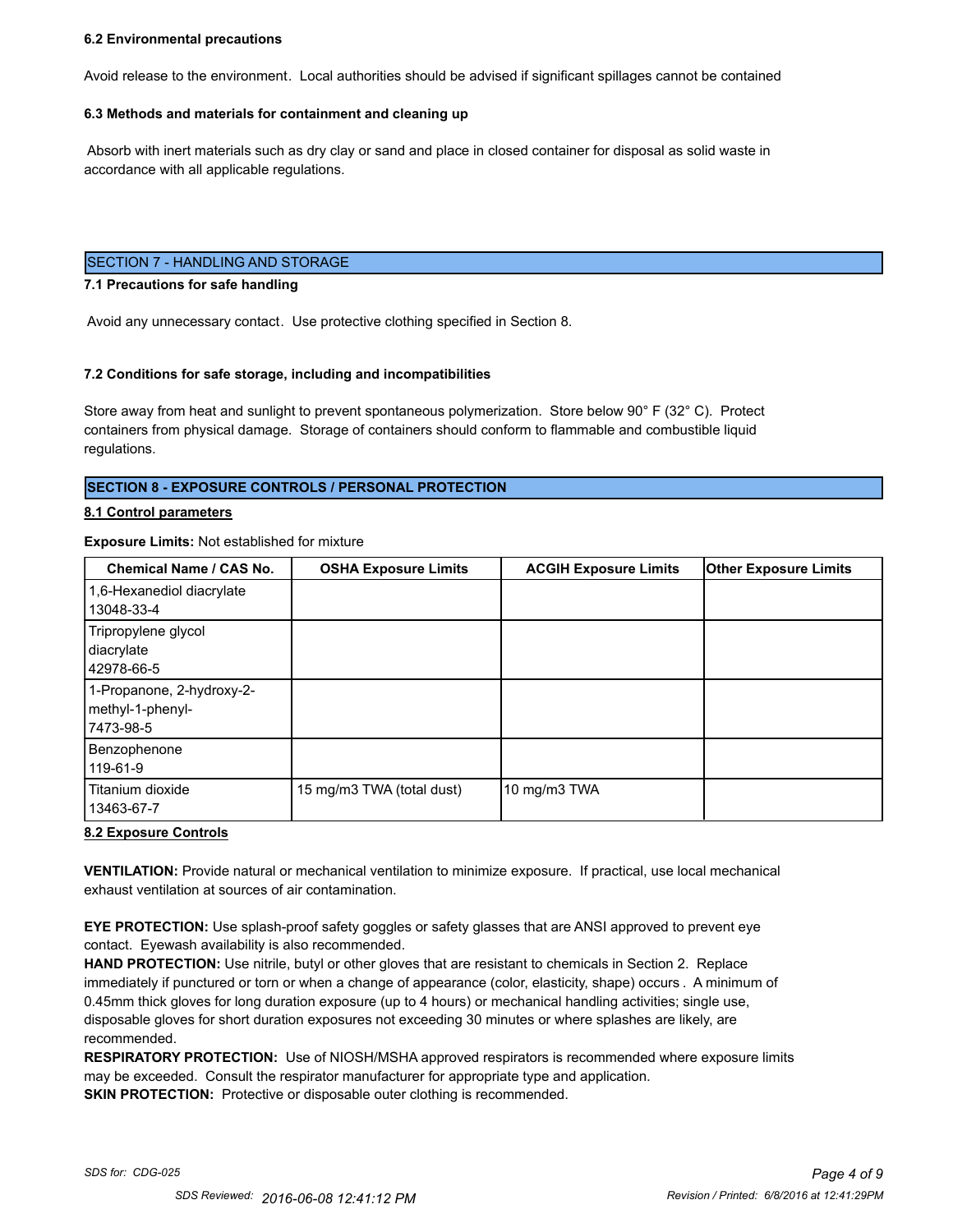**Environmental Exposure Controls:** Avoid release to the environment. The product should not be allowed to enter drains, water courses or the soil.

| <b>SECTION 9 - PHYSICAL AND CHEMICAL PROPERTIES</b>       |                                   |                                  |                   |
|-----------------------------------------------------------|-----------------------------------|----------------------------------|-------------------|
| 9.1 Information on basic physical and chemical properties |                                   |                                  |                   |
| Appearance:                                               | Liquid with moderate<br>viscosity | Odor:                            | Mild Acrylic odor |
| <b>Vapor Pressure:</b>                                    | Not Established                   | <b>Vapor Density:</b>            | Heavier than Air  |
| pH:                                                       | Not Established                   | Formula KG / Gal                 | 4.20              |
| <b>Melting Point:</b>                                     | Not Available                     | <b>Freezing Point:</b>           | Not Available     |
| Solubility:                                               | Not Soluble in Water              | <b>Boiling Range:</b>            | Not Available     |
| <b>Flash Point:</b>                                       | See section 5.1                   | <b>Evaporation Rate:</b>         | $<$ 1             |
| <b>Flammability:</b>                                      | See Section 5.4                   | <b>Explosive Limits:</b>         | See Section 5.4   |
| Viscosity:                                                | See Certificate of<br>Analysis    | <b>Specific Gravity (SG)</b>     | 1.109             |
| Grams VOC less water:                                     | $< 1\%$                           | <b>Partition Coefficient</b>     | Not Available     |
| <b>Auto-Ignition Temperature</b>                          | Not Available                     | <b>Decomposition Temperature</b> | Not Available     |

# **SECTION 10 - REACTIVITY / STABILITY HAZARD DATA**

#### **10.1 Reactivity**

None known

#### **10.2 Chemical Stability**

This material is stable under recommended storage and handling conditions.

# **10.3 Possibility of hazardous reaction**

Under certain conditions (excess temperatures and contamination) hazardous polymerization may occur. Avoid high temperature and contamination with foreign materials.

# **10.4 CONDITIONS TO AVOID:**

Excessive heat, ignition sources and contamination with dirt and other foreign materials.

# **10.5 Incompatible Materials:**

Avoid contamination or inappropriate mixing with strong oxidizing agents, peroxides, strongly caustic materials and metal corrosion products including rust. Do not expose to UV light during storage.

#### **10.6 Hazardous decomposition products**

Thermal oxidation or pyrolysis (as in fire) may yield carbon dioxide, carbon monoxide and volatile organic fragments which are flammable, irritating or toxic.

Hazardous polymerization will not occur.

**SECTION 11 - TOXICOLOGICAL INFORMATION**

**Component Toxicity:**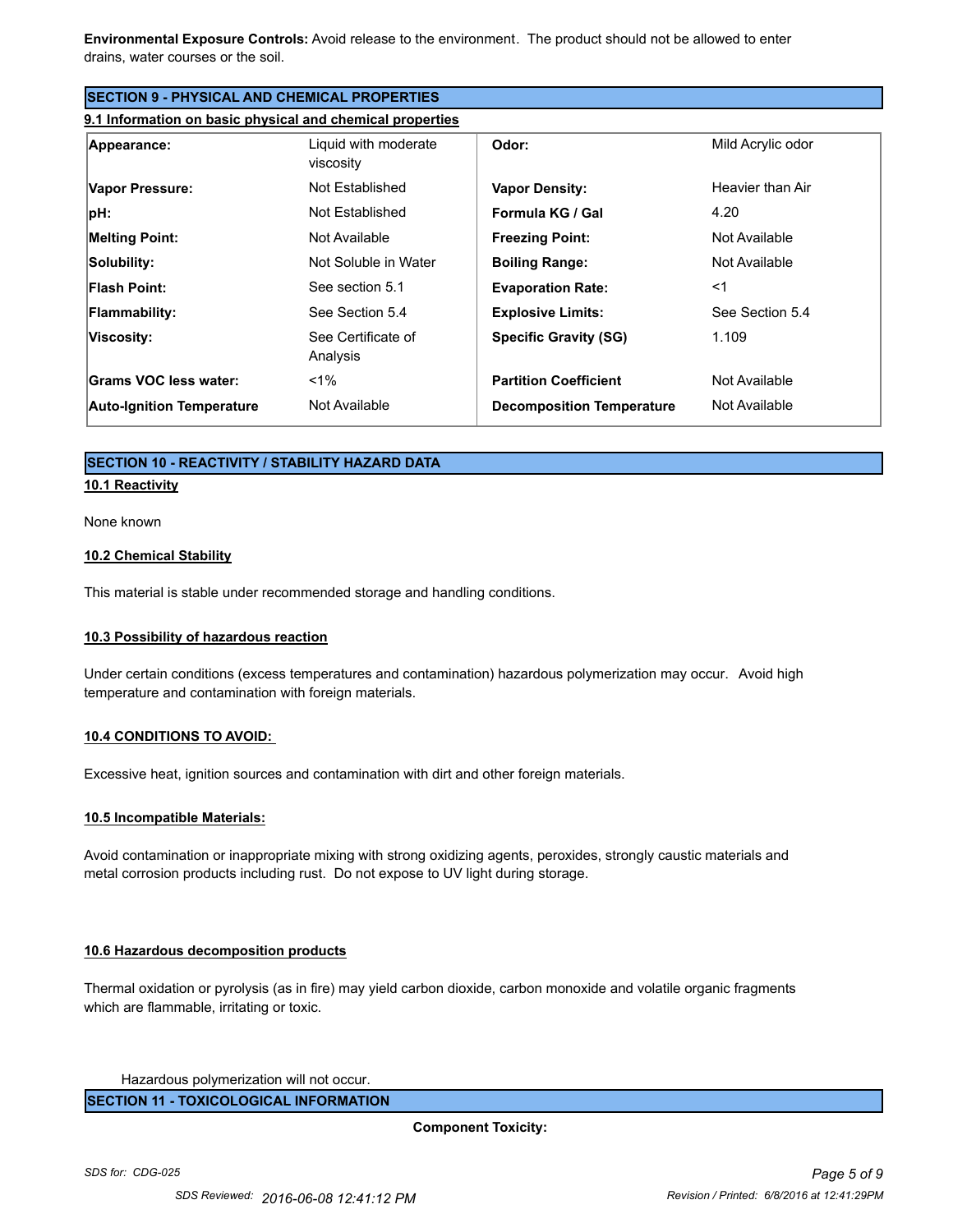| <b>Component Description</b><br>Oral, Dermal, Inhalation<br><b>Toxicity</b>          | Ecotoxocity:                                                                        |
|--------------------------------------------------------------------------------------|-------------------------------------------------------------------------------------|
| 1,6-Hexanediol diacrylate<br>Oral:5.00 g/kg (Rat)<br>Dermal: 3,600.00 µL/kg (Rabbit) | N/A                                                                                 |
| Tripropylene glycol diacrylate<br>Oral:3,000.00 mg/kg (Rat)                          | 48 Hr EC50 Daphnia magna: 88.7 mg/L<br>72 Hr EC50 Desmodesmus subspicatus: >28 mg/L |
| 1-Propanone, 2-hydroxy-2-methyl-1-phenyl-                                            | N/A                                                                                 |
| Benzophenone<br>Dermal: 3,535.00 mg/kg (Rabbit)                                      | 96 Hr LC50 Pimephales promelas: 13.2 - 15.3 mg/L [flow-through]                     |
| Titanium dioxide                                                                     | N/A                                                                                 |

**TOXICOLOGICAL DATA:** Slightly Toxic by injestion. Prolonged or repeated exposure may result in sensitization. **LC50** - No additional information **LD50** - No additional information **MUTAGENICITY:** No additional information **REPRODUCTIVE EFFECTS:** No additional information **CARCINOGENICITY:**

Benzophenone: IARC: Possible human carcinogen OSHA: listed

Titanium dioxide: NIOSH: potential occupational carcinogen IARC: Possible human carcinogen OSHA: listed

Carcinogenicity:

# **SECTION 12 - ECOLOGICAL INFORMATION**

# **12.1 Toxicity**

No determination has been made on ecological impact. However, it is recommended to prevent contamination of the environment with this product, i.e. soil, landfills, drains, sewers, surface waters, etc.

#### **12.2 Persistence and degradability**

No determination has been made on ecological impact. however, it is highly recommended to prevent contamination of the environment with this product, i.e. soil, landfills, drains, sewers, surface waters, etc

#### **12.3 Bioaccumulative potential**

No determination has been made on ecological impact. However, it is highly recommended to prevent contamination of the environment with this product, i.e. soil, landfills, drains, sewers, surface waters, etc.

#### **12.4 mobility in soil**

No determination has been made on ecological impact. However, it is highly recommended to prevent contamination of the environment with this product, e.i. soil, landfille, drains, sewers, surface waters, etc.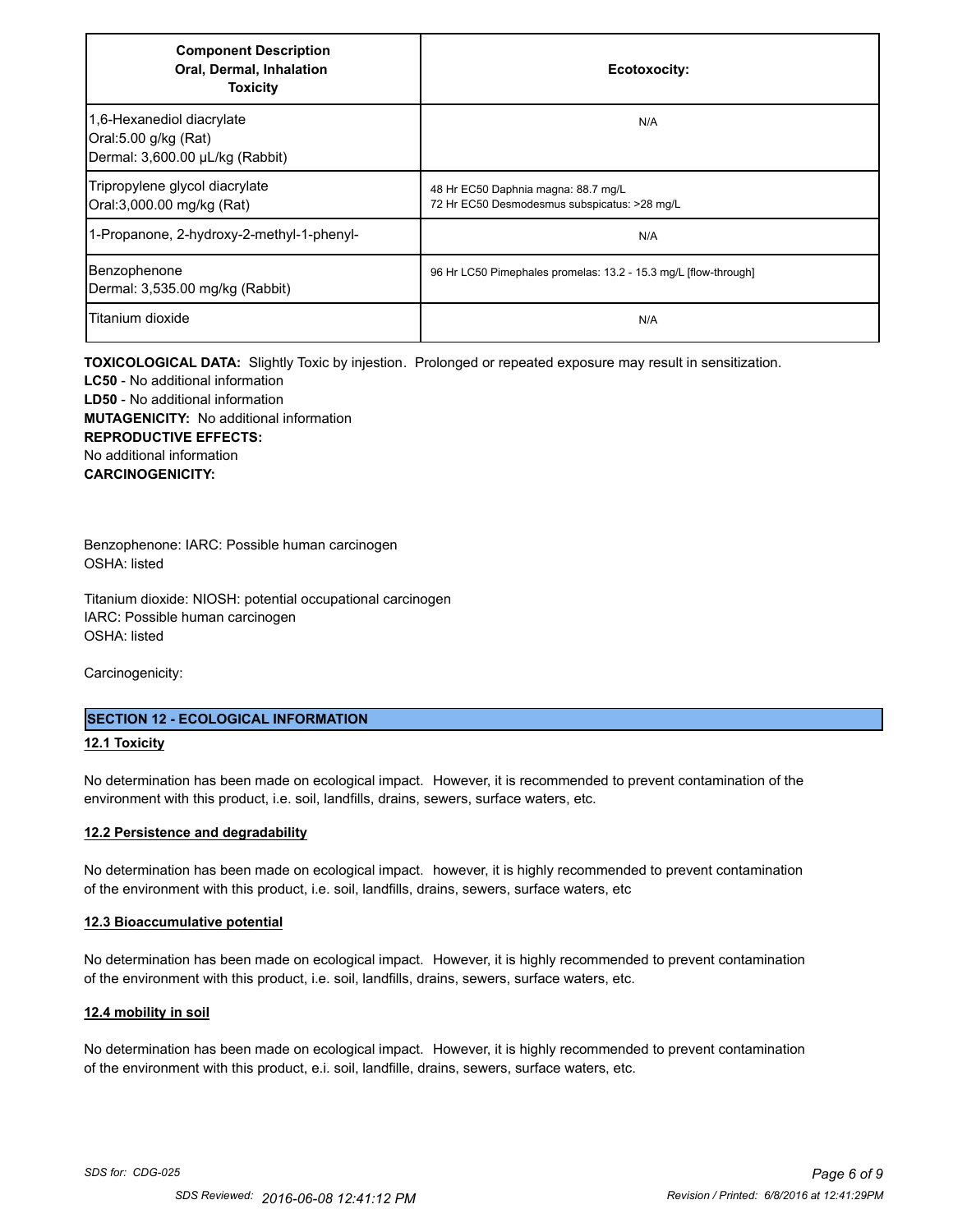**SECTION 13 - DISPOSAL CONSIDERATIONS**

# **13.1 Waste Water methods**

If material becomes a waste, it does not meet the criteria of a hazardous waste as defined under the Resource Conservation and Recovery Act (RCRA) 40 CFR 261 as supplied. Dispose of this material in accordance with all applicable federal, state, provincial, and local laws and regulations.

### **SECTION 14 - TRANSPORTATION INFORMATION**

Transport this product in accordance with all applicable laws and regulations . This product, as supplied, is not regulated nor classified as a hazardous material/dangerous good by United States Department of Transportation (DOT), the International Civil Aviation Organization (ICAO), the International Maritime Organization (IMO), the Canadian Transportation of Dangerous Goods Act (TDG), or the International Air Transport Association (IATA) .

**14.1 UN Number:** Not Applicable

**14.2 UN Proper Shipping Name:** Not Applicable

**14.3 Transport Hazard Class:** Not Applicable **DOT (49 CFR)/IATA/IMDG Hazard Class:** Not Applicable

 **14.4 Packing Group:** Not Applicable

# **SECTION 15 - REGULATORY INFORMATION**

# **15.1 Safety, Health and Environmental regulations / legislation specific for the substance or mixture**

This safety data sheet has been formatted to the best of our ability in accordance to Directive 67/548/EEC or Directive 1999/45EC, American National Standards Institute (ANSI) and contains hazard criteria and all information required by the Canadian Controlled Products Regulation (CPR) in regard to this product.

**Clean Air Act - Ozone Depleting Substances (ODS):** This product and its components do not contain Ozone Depleting Substances.

**Canadian Inventory Status:** Components of this product are currently listed on the Canadian Domestic Substance List (DSL) or the Canadian Non-Domestic Substance List (NDSL).

**Coalition of Northeastern Governors (CONEG):** This product meets the requirements of CONEG pertaining to heavy metals total content of no more than 100 PPM. No heavy metals are added as a part of the formulation, but raw materials may contain residual parts per million as naturally occurring elements.

**European Inventory Status:** Components of this product are listed on the European Inventory of Existing Commercial Substances (EINECS), the European List of Notified Chemical Substances (ELINCS), or are exempt from being listed.

**Food and Drug Administration (FDA) Food Packaging Status:** Components of this product have not been cleared by FDA for use in food packaging and/or other applications as an indirect food additive .

**European Union Directive 2011/65/EC Restriction of Hazardous Substances (RoHS):** This product is in compliance with the requirements of the RoHS2 Directive.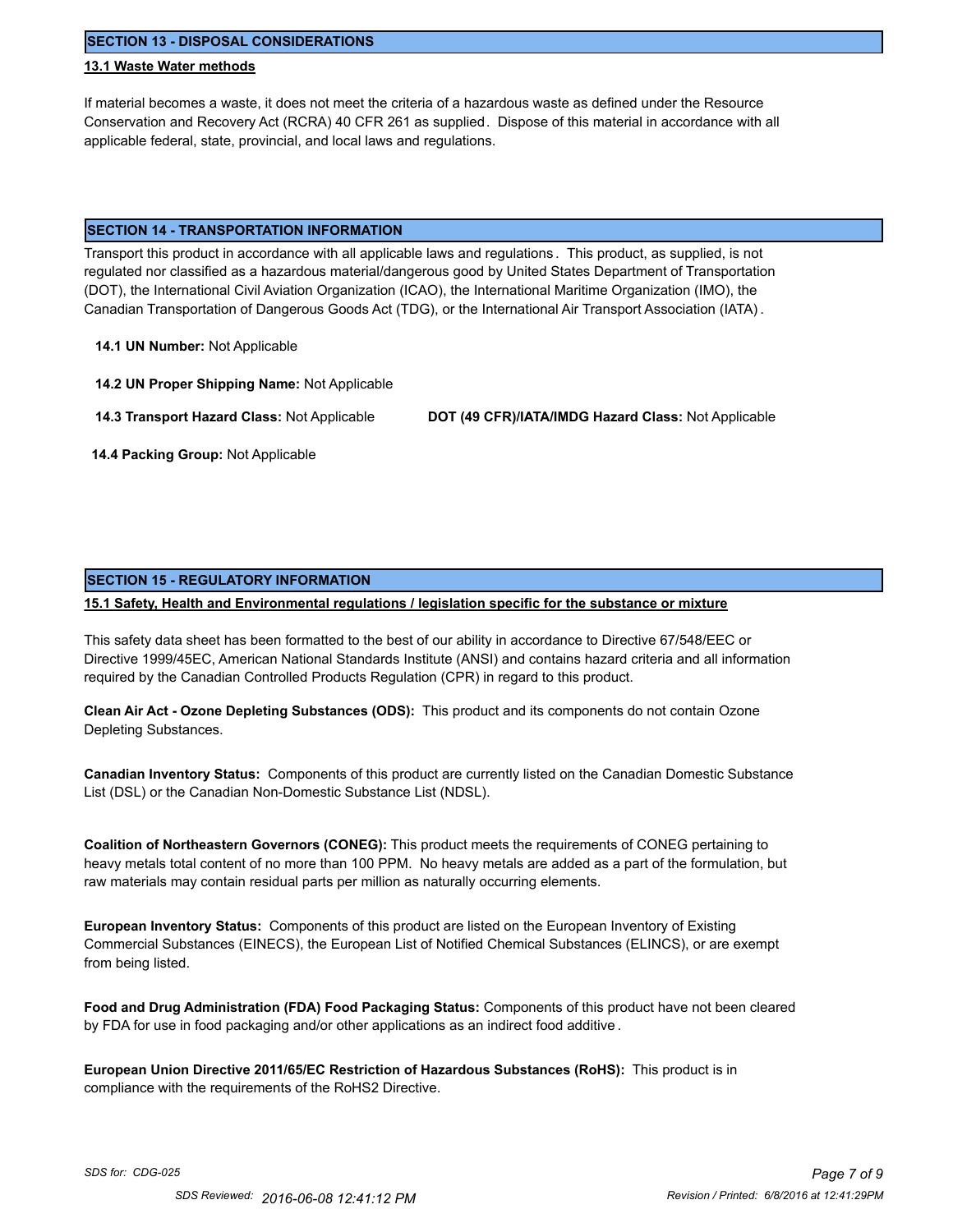# **California Proposition 65 RTK:**

The following components of this mixture are listed under California Proposition 65:

Titanium dioxide 13463-67-7 0.1 to 1.0 % Carcinogen

Benzophenone 119-61-9 0.1 to 1.0 % Carcinogen

If CAS numbers 13463-67-7 and/or 1333-86-4 are listed they are not supplied in respirable form.

**REACH** : This product is compliant with the registration of the REACH Regulation (EC) No. 1907/2006 as all its components are either excluded, exempt and/or preregistered.

The following Substances of Very High Concern are present (updated December 17, 2015 to review for the 168 SVHC)

- None

- None

#### **Superfund Amendments and Reauthorization Act of 1986 (SARA) Title III: Section 302:**

- None

#### **Superfund Amendments and Reauthorization Act of 1986 (SARA) Title III: SARA 313:**

 This product contains the following components that are regulated under the Toxic Chemical Release Reporting requirements 40 CFR 372:

- None

**Global Inventories:** The components of these products are listed in the following or exempt from listing:

| Europe (EINECS):     | Yes |
|----------------------|-----|
| USA (TSCA):          | Yes |
| Canada (DSL):        | Yes |
| Japan (ENCS):        | Yes |
| Philippines (PICCS): | Yes |
| China (IECSC):       | Yes |
| Australia (AICS):    | Yes |
| Korea (KECI):        | Yes |
| New Zealand (NZloC): | Yes |
| Taiwan (ECSI):       | Yes |



**HMIS® ratings** are a registered trade and service mark of the National Paint and Coatings Association with the